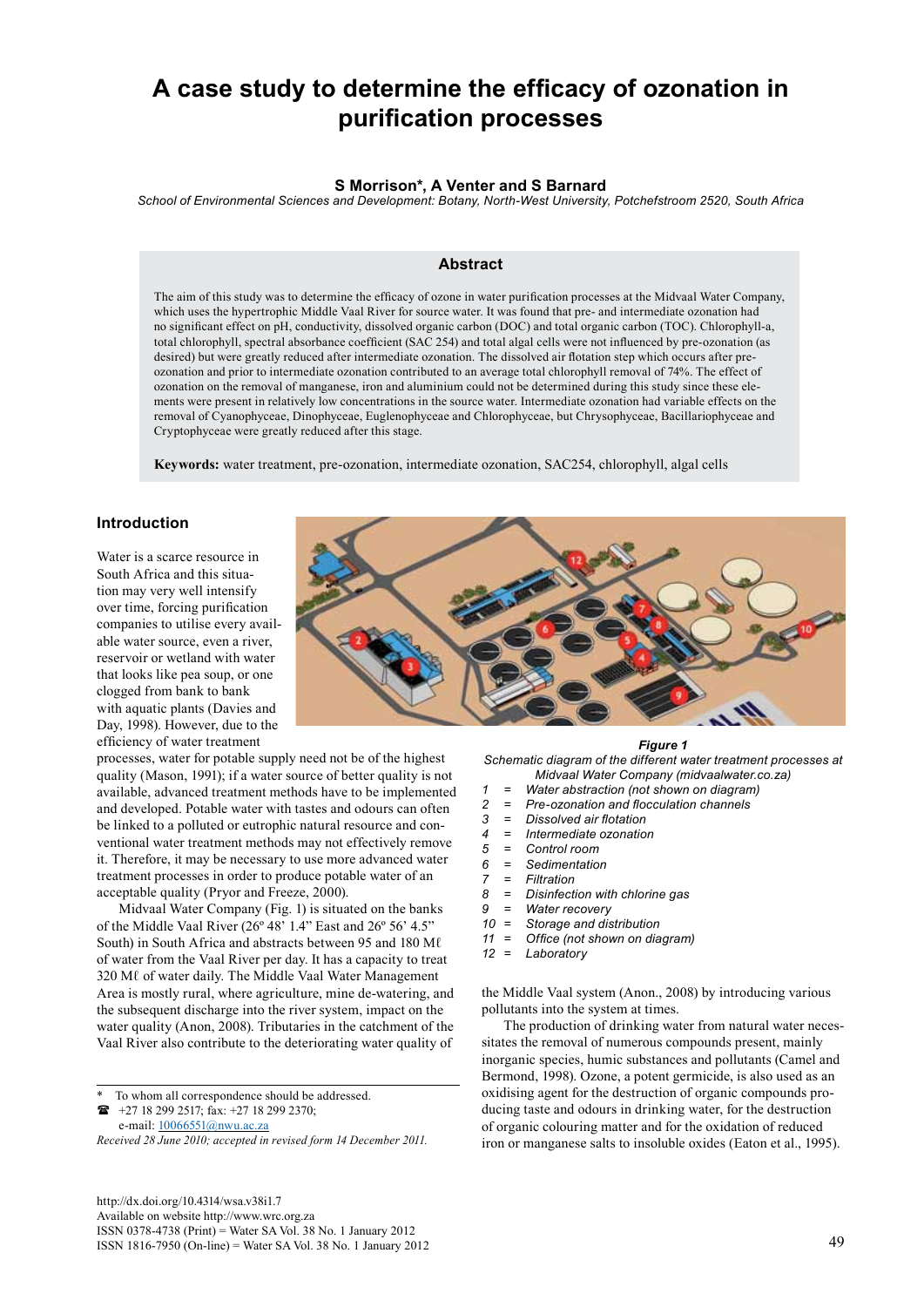Due to its high oxidation potential ozone has been widely applied to water treatment. Midvaal Water Company has two U-tube reactors for intermediate ozonation (Fig. 1, No. 4) and also has a radial diffuser in the pre-ozonation reactor (Fig. 1. No. 2) in order to transfer the ozone gas into the source water. Since 1985 Midvaal Water Company has used pre-ozone in its treatment processes to remove high concentrations of manganese and iron (Anon., 2006) from the source water. The quality of the source water has changed over time and lower concentrations of manganese and iron are now present, but the source water has became more saline, with an increase in organic matter and algae. Therefore, a dissolved air flotation (DAF) plant was commissioned in 1998 (Fig. 1. No. 3), to remove content such as algae and organic matter that settle less readily (Anon., 2006). The initial pre-ozonation step became an intermediate step and in 2007 the existing ozonation plant was upgraded with the construction of a new pre-ozone reactor. The effect of DAF and ozonation on the turbidity and total chlorophyll of the final water can be seen in Figs. 2 and 3.

A pressure swing adsorption (PSA) system was also installed to produce oxygen for the ozone generators. Pressure swing adsorption is a process whereby a special molecular sieve is used under pressure to selectively remove nitrogen, carbon dioxide, water vapour, and hydrocarbons from air, producing an oxygen-rich (80-95%  $O_2$ ) feed gas (USEPA, 1999). The aim of the pre-ozonation step is to inactivate the algae whilst keeping them intact, resulting in a more effective dissolved air flotation step.

The aim of this study was to determine the efficacy of ozonation in the water purification processes at Midvaal Water Company.

## **Materials and methods**

Water samples were collected weekly for a 1-year period (October 2007 to September 2008), from the source water and after the water had been treated with an average of 2.4 mg∙ℓ-1 ozone for 4 min (intermediate ozonation). The pre-ozonation step was implemented only during the latter part of the study and water samples were collected weekly for the last 4 months of the study after the source water had been pre-ozonated with 1.3 mg∙ℓ-1 ozone for 2 min.

Standard methods, some of which were accredited by the South African National Accreditation System (SANAS), were used to determine the pH, conductivity; turbidity (NTU); chlorophyll-*a*; total chlorophyll (chlorophyll-*a* and phaeophytin-*a*); dissolved organic carbon (DOC); total organic carbon (TOC); manganese (Mn), iron (Fe) and aluminium (Al), as well as Spectral Absorbance Coefficient (SAC 254) at Midvaal Water Company Scientific Services. Methylisoborneol (MIB) and geosmin analyses were done at Rand Water using the Purge and Trap system coupled to GC-MS.

Phytoplankton identification and enumeration were done according to the sedimentation technique using gravity as described by Swanepoel et al. (2008).

Due to the financial implications it was not expedient for the company to obtain multiple replications of a specific variable at each time interval for this case study. In some instances, problems with the infrastructure resulted in missing values at certain time intervals. Due to this fact, and the time-dependent nature of the data, statistical inference and other analyses such as principle component analyses were not an option. Therefore, effect sizes (Ellis and Steyn, 2003), instead of the usual *p*-values, were used to determine the importance of a specific



*The average annual total chlorophyll (µgℓ-1) of the source and final water from 1994 to 2009*



*Figure 3 The average annual turbidity (NTU) of the source and final water from 1994 to 2009*

measured variable. The effect size is independent of the sample size and is a measure of practical significance. Practical significance can be understood as a large enough difference to have an effect in practice (Ellis and Steyn, 2003).

#### **Results and discussion**

The ecological state of the source water (Table 1) compared favourably with trends identified in other studies, such as those of Pieterse and Janse van Vuuren (1997), Kruskopf (2002) and Carrim (2006), and no shift in environmental variables over time was detected. The target water quality objectives for the Middle Vaal catchment (DWAF, 2006) indicated that the concentrations of variables such as iron, manganese, nitrate and nitrite, orthophosphate, chloride, sodium, sulphate, faecal coliform bacteria, magnesium, aluminium, ammonia and fluoride were either ideal or acceptable, except for pH and conductivity which were unacceptable and tolerable, respectively. The high pH was ascribed to the excessive algal productivity associated with hypertrophic water systems and the high conductivity was a result of the limited rainfall (average of 58.25 mm for the study period) in this region together with increased salinisation of the system. During the study period, Chlorophyceae and Bacillariophyceae were the dominant algal classes in the source water and included genera such as *Desmodesmus, Scenedesmus, Pediastrum, Monoraphidium, Aulacoseira, Cyclotella* and *Melosira*.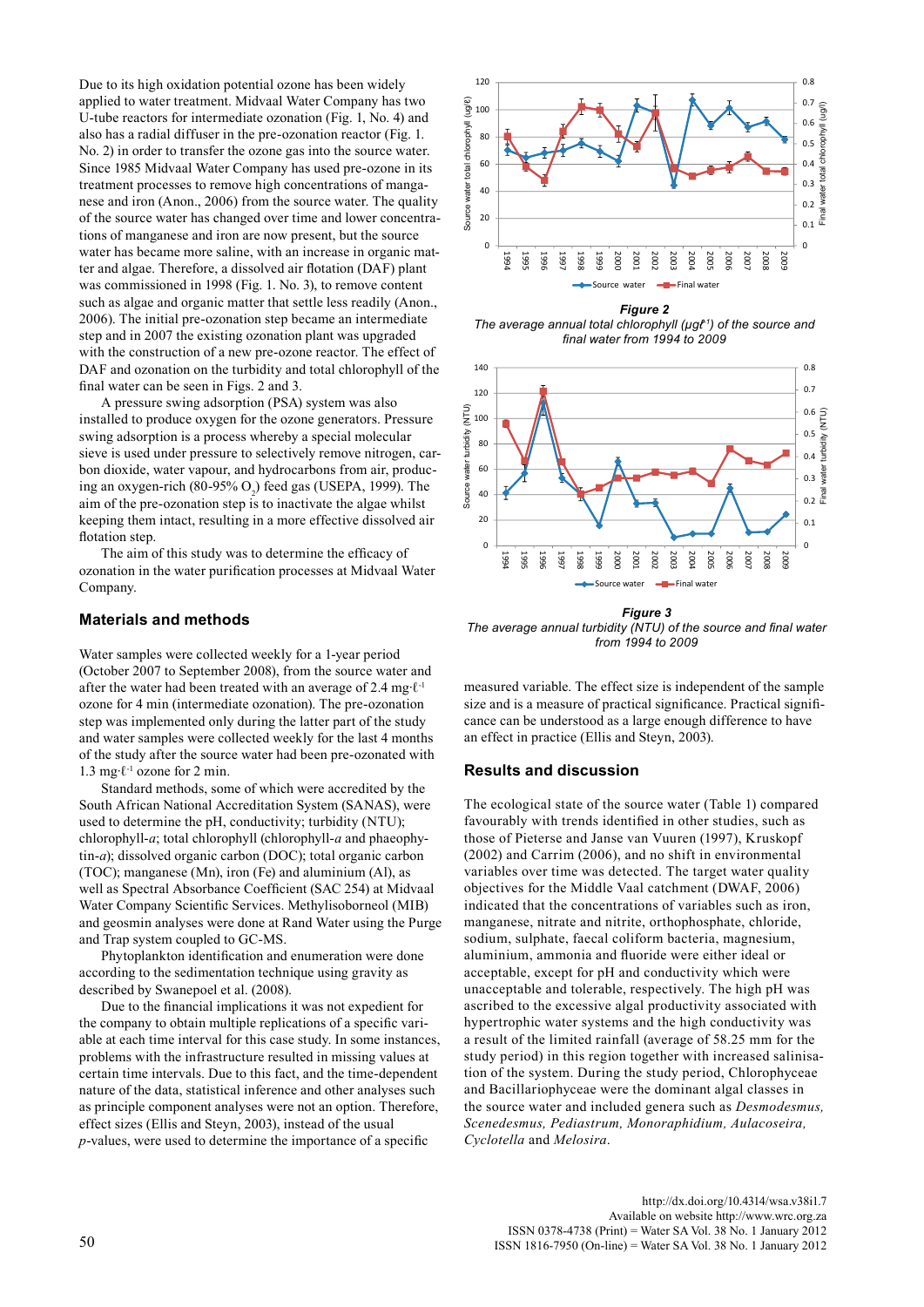| Table 1<br>The ecological state of the source water of<br><b>Midvaal Water Company</b> |                                                                      |  |
|----------------------------------------------------------------------------------------|----------------------------------------------------------------------|--|
| Variable                                                                               | Average for<br>study period<br>(October 2007<br>- September<br>2008) |  |
| pН                                                                                     | 8.64                                                                 |  |
| Conductivity $(mS·m^{-1})$                                                             | 76                                                                   |  |
| Turbidity (NTU)                                                                        | 12                                                                   |  |
| Chlorophyll-a ( $\mu$ g· $\ell$ <sup>-1</sup> )                                        | 64.6                                                                 |  |
| Total chlorophyll $(\mu g \cdot \ell^{-1})$                                            | 105                                                                  |  |
| TOC $(mg \cdot \ell^{-1})$                                                             | 8.2                                                                  |  |
| DOC $(mg \cdot \ell^{-1})$                                                             | 6.2                                                                  |  |
| Mn $(mg \cdot \ell^{-1})$                                                              | 0.05                                                                 |  |
| Fe $(mg \cdot \ell^{-1})$                                                              | 0.02                                                                 |  |
| Al $(mg \cdot \ell^{-1})$                                                              | 0.03                                                                 |  |
| SAC 254 $(m^{-1})$                                                                     | 16.55                                                                |  |
| Cyanophyceae (cells·ml <sup>-1</sup> )                                                 | 1751                                                                 |  |
| Chrysophyceae (cells·m $\ell$ <sup>-1</sup> )                                          | 5                                                                    |  |
| Bacillariophyceae (cells·ml <sup>-1</sup> )                                            | 3 6 6 3                                                              |  |
| Cryptophyceae (cells·m $\ell$ <sup>-1</sup> )                                          | 16                                                                   |  |
| Dinophyceae (cells $\cdot$ m $\ell$ <sup>-1</sup> )                                    | 3                                                                    |  |
| Euglenophyceae (cells $\cdot$ m $\ell$ <sup>-1</sup> )                                 | 37                                                                   |  |
| Chlorophyceae (cells·m $\ell$ <sup>-1</sup> )                                          | 4 9 0 7                                                              |  |
| Total algal cells (cells·m $\ell$ <sup>-1</sup> )                                      | 10 3 8 2                                                             |  |

| Table 2<br>The influence of pre- and intermediate ozonation on parameters<br>measured during the study |                    |                        |  |  |
|--------------------------------------------------------------------------------------------------------|--------------------|------------------------|--|--|
| Variable                                                                                               | Pre-ozonation      | Intermediate ozonation |  |  |
| pН                                                                                                     | Variable influence | Variable influence     |  |  |
| Conductivity                                                                                           | Variable influence | Variable influence     |  |  |
| Turbidity (NTU)                                                                                        | Variable influence | Variable influence     |  |  |
| Chlorophyll-a and total<br>chlorophyll                                                                 | Variable influence | <b>Decrease</b>        |  |  |
| DOC and TOC                                                                                            | Variable influence | Variable influence     |  |  |
| Mn, Fe and Al                                                                                          | Variable influence | Variable influence     |  |  |
| <b>SAC 254</b>                                                                                         | Variable influence | <b>Decrease</b>        |  |  |
| MIB                                                                                                    |                    | Increase               |  |  |
| Cyanophyceae                                                                                           |                    | Variable influence     |  |  |
| Chrysophyceae                                                                                          |                    | <b>Decrease</b>        |  |  |
| Bacillariophyceae                                                                                      | Variable influence | <b>Decrease</b>        |  |  |
| Cryptophyceae                                                                                          | Variable influence | <b>Decrease</b>        |  |  |
| Dinophyceae                                                                                            |                    | Variable influence     |  |  |
| Euglenophyceae                                                                                         | Variable influence | Variable influence     |  |  |
| Chlorophyceae                                                                                          | Variable influence | Variable influence     |  |  |
| Total algal cells                                                                                      | Variable influence | <b>Decrease</b>        |  |  |

Table 2 gives a summary of the influence of pre- and intermediate ozonation on the different variables measured during the study period. Table 3 gives the average percentage removal of a variable from the water after intermediate ozonation.

The overall influence of intermediate ozonation on pH and conductivity was insignificant. Mamba et al. (2009) monitored the natural organic matter and disinfection byproducts at different stages in Midvaal treatment plant and found that the pH increased from 8.85 (source water) to 8.92 after ozonation and that the conductivity also increased from 665 µS (source water) to 735 µS. This increase can be associated with the addition of coagulants like ferric chloride and aluminium sulphate during coagulation as well as chlorine during chlorination (Mamba et al., 2009). This study also found a slight increase in the average pH from 8.63 (source water) to 8.74 after ozonation as well as in the conductivity, which increased from 87 mS∙m−1 (source water) to 88 mS∙m−1 after ozonation.

An extremely high turbidity of 48 NTU was measured in February 2008, which can be attributed to work done on the infrastructure of the plant, a testing error, environmental conditions upstream or sudden rainfall. However, intermediate ozonation had a considerable influence on turbidity, with an average removal of 43%. Mamba et al. (2009) also observed a decrease in turbidity, from 0.36 NTU in the source water to 0.12 NTU after ozonation.

Intermediate ozonation had variable influences on DOC and TOC (Table 3). Mamba et al. (2009) found a reduction in the TOC from 14.53 mg⋅ $\ell$ <sup>-1</sup> in the source water to 10.40 mg⋅ $\ell$ <sup>-1</sup> after ozonation at Midvaal Water Company. However, Pryor et al. (2002) also found that ozone had little or no effect on the TOC of water at the Wiggins Treatment Plant in Durban. These authors found that at high TOC concentrations a decrease of up to 25% was possible at applied ozone doses of 0.3 to 0.5 mg  $O_3$ ·mg<sup>-1</sup> DOC, generally 2 to 4 mg⋅ $\ell$ <sup>-1</sup>  $O_3$  (Pryor et al., 2002).

| The average percentage removal of<br>variables after intermediate ozonation |         |  |
|-----------------------------------------------------------------------------|---------|--|
| pH                                                                          | $-1.3%$ |  |
| Conductivity                                                                | $-3%$   |  |
| Turbidity (NTU)                                                             | 43%     |  |
| Chlorophyll-a                                                               | 72%     |  |
| Total chlorophyll                                                           | 74%     |  |
| <b>TOC</b>                                                                  | 14%     |  |
| DOC                                                                         | 6%      |  |
| Mn                                                                          | 40%     |  |
| Fe                                                                          | 50%     |  |
| A <sub>1</sub>                                                              | 33%     |  |
| <b>SAC 254</b>                                                              | 37%     |  |
| <b>MIB</b>                                                                  | $-47%$  |  |
| Cyanophyceae                                                                | 61%     |  |
| Chrysophyceae                                                               | 100%    |  |
| Bacillariophyceae                                                           | 76%     |  |
| Cryptophyceae                                                               | 96%     |  |
| Dinophyceae                                                                 | 33%     |  |
| Euglenophyceae                                                              | 76%     |  |
| Chlorophyceae                                                               | 46%     |  |
| Total algal cells                                                           | 59%     |  |

**Table 3**

Song et al. (2010) found that 3 mg⋅ $\ell$ <sup>-1</sup> O<sub>3</sub> removed only 10% of the DOC in the Huangpu River water.

Iron, manganese and aluminium were present in such low concentrations in the source water during the study period that they were below the method detection limit, and the influence of intermediate ozonation on the removal of these elements had variable results (Table 3). The dosing of coagulants such as aluminium sulphate or ferric chloride at a secondary dosing point prior to intermediate ozonation may cause increases in iron and aluminium concentrations at times. A settling process follows after intermediate ozonation and the final water quality complied with Class I criteria (SANS 241: 2006 edition 6.1. However, Amirsardari et al. (1997) found that 1.2 mg⋅ $\ell$ <sup>-1</sup> O<sub>3</sub> removed 97% manganese from the source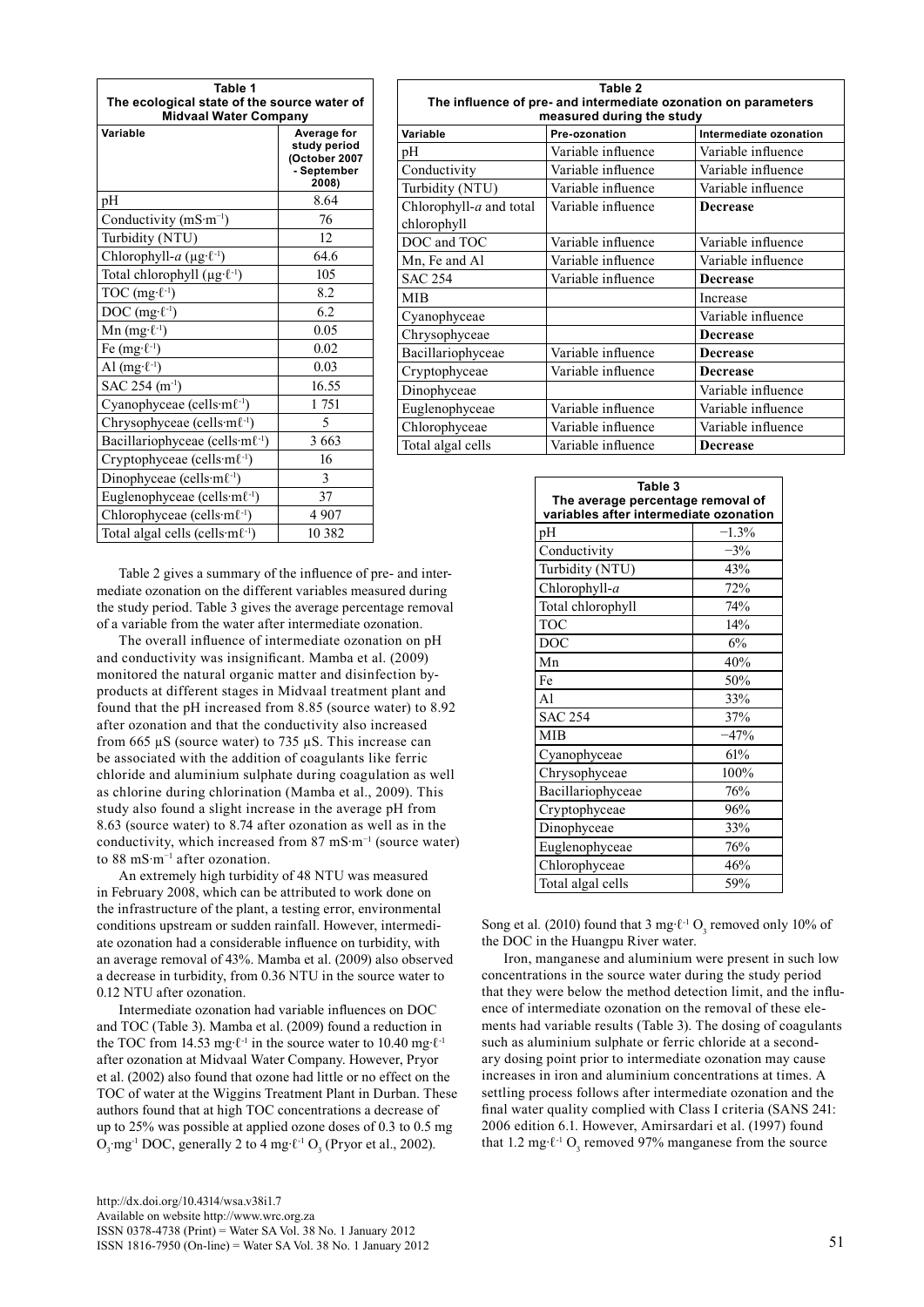

*Figure 4 The average monthly influence of dissolved air flotation (DAF) on total chlorophyll of the source water*



*Figure 5 The average monthly influence on the total chlorophyll of the water after intermediate ozonation*

water of a treatment plant of North Pine Dam near Brisbane, Australia.

Ozone proved to be effective in reducing UV absorbance (254 nm), as SAC 254 was reduced after intermediate ozonation for each month of the study period. The average removal of SAC 254 was 37% for the study period. The DAF process contributed to this since it had a major impact on the chlorophyll concentrations (Fig. 4) which are closely related to SAC 254.

Figure 4 indicates that the largest total chlorophyll removal was achieved with the DAF process prior to intermediate ozonation and Fig. 5 shows that the total chlorophyll concentration of the source water after it has been treated with ozone was constantly lower than the total chlorophyll concentration of the source water. In January 2008 the Cyanophyta (11 904 cells∙mℓ-1), Chlorophyta (7 714 cells∙mℓ-1) and Bacillariophyta (6 577 cells∙mℓ-1) concentrations were very high in the source water. However, the highest total chlorophyll concentration for the source water (220 µg∙ℓ-1) was measured in February 2008 and also after ozonation (98  $\mu$ g⋅ $\ell$ <sup>-1</sup>).

The total algal cell count was constantly reduced after the ozonation process (Fig. 6), with the average algal cells decreasing from 10 382 cells∙mℓ-1 in the source water to 4 255 cells∙mℓ-1 after intermediate ozonation, a removal of 59%. The Bacillariophyceae and Chlorophyceae cells which comprised the biggest part of the algal composition of the source water were reduced after intermediate ozonation, except in May 2008. During this time the Chlorophyceae cells increased after intermediate ozonation due to an excessive increase of the genera *Desmodesmus* and *Actinastrum*. The Chrysophyceae, Cryptophyceae, Dinophyceae and Euglenophyceae were successfully removed by ozonation.



#### *Figure 6*

*The total algal cells∙mℓ-1 of source water, after pre-ozonation and intermediate ozonation, counted twice a month for the sampling period, June 2008 (Week 38 and 40) to September 2008 (Week 51 and 52)*

The Cyanophyceae was the only algal class from which cells were identified in samples after intermediate ozonation, even though they were not detected in the specific source water samples. During January 2008, Cyanophyceae, especially *Oscillatoria* species, dominated, causing consumer complaints about unpleasant taste and odours in the drinking water. At the time the total chlorophyll concentration in the source water was 182 µg∙ℓ-1 and the MIB concentration increased from 160 µg∙ℓ-1 in the source water to 333 µg∙ℓ-1 after ozonation, even though the Cyanophyceae which dominated in the source water at the time were greatly reduced after intermediate ozonation. These unexpected results can be the result of a waste stream with extremely high algal counts that enters the water purification process at the DAF stage for recycling purposes. Conflicting results have been reported in the removal of taste and odours by ozonation (Geldenhuys et al., 2000). Pryor and Freeze (2000) achieved removal of geosmin and (MIB) in excess of 70% at ozone to DOC ratios of between 0.5 and 1.5, which may explain why MIB was not removed at Midvaal during the study period as the ozone to DOC ratio was 2.6.

Visser (1996) concluded that different algal species or morphological groups required different treatment conditions to be successfully removed during water purification; thus, the filtration processes at Midvaal Water Company are as important as any other stage in the water purification process for removing the remaining algal cells. The study at Midvaal demonstrated the crucial role of the DAF process in the overall success of the plant, by removing a great number of algal cells intact.

Tables 4 and 5 give the effect sizes of the different parameters and algal classes, respectively, confirming that ozone had the biggest influence on SAC 254 and was effective in removing the Bacillariophyceae.

Pre-oxidation leads to the elimination of mineral compounds, colour, turbidity, suspended solids, tastes and odours and, in addition, this step partly degrades natural organic matter and inactivates micro-organisms; finally, this treatment generally enhances the coagulation-flocculation-decantation step (Camel and Bermond, 1998). Pre-ozonation did not have an effect on the chlorophyll concentrations of the source water as was both desired and expected. The influence of pre-ozonation on the water purification process at Midvaal Water Company, including the DAF process, could not successfully be investigated during this study as the duration of the study period was insufficient. This aspect of the water purification process at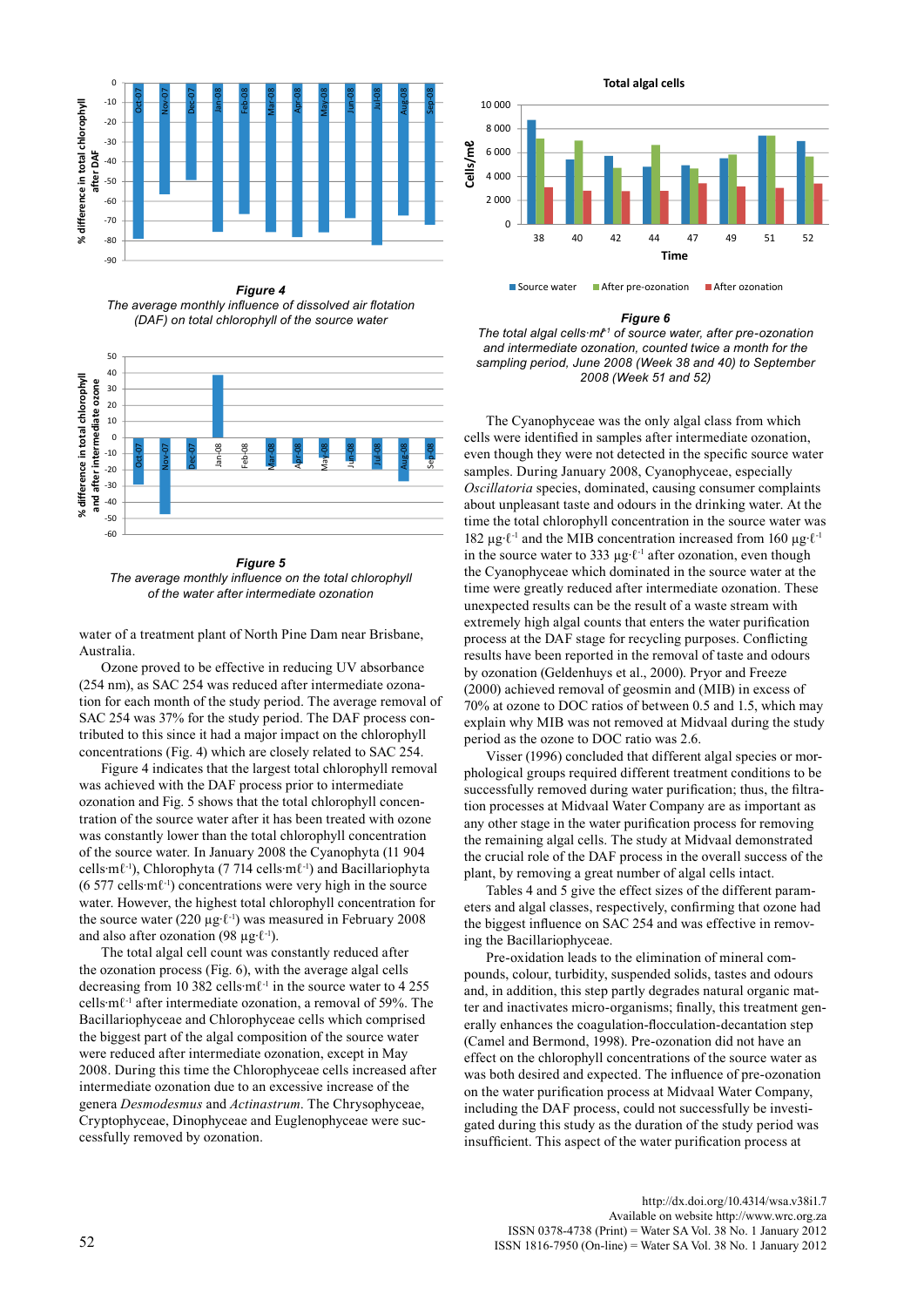| Table 4<br>The effect of intermediate ozonation on variables in<br>the source water in order of importance (effect sizes) |                   |                    |  |  |
|---------------------------------------------------------------------------------------------------------------------------|-------------------|--------------------|--|--|
| Order of<br>importance                                                                                                    | Variable          | <b>Effect size</b> |  |  |
|                                                                                                                           | <b>SAC 254</b>    | 2.188              |  |  |
| $\overline{2}$                                                                                                            | Chlorophyll-a     | 1.551              |  |  |
| 3                                                                                                                         | Total chlorophyll | 1.538              |  |  |
| 4                                                                                                                         | Total algal cells | 0.796              |  |  |
| 5                                                                                                                         | Turbidity (NTU)   | 0.762              |  |  |
| 6                                                                                                                         | TOC               | 0.553              |  |  |
| $\overline{7}$                                                                                                            | Mn                | 0.489              |  |  |
| 8                                                                                                                         | <b>DOC</b>        | 0.350              |  |  |
| 9                                                                                                                         | pH                | 0.314              |  |  |
| 10                                                                                                                        | Fe                | 0.214              |  |  |
| 11                                                                                                                        | Conductivity      | 0.188              |  |  |
| 12                                                                                                                        | Al                | 0.181              |  |  |

| Table 5<br>The effect of intermediate ozonation on the different<br>algal classes in the source water in order of<br>importance (effect sizes) |                   |                    |  |  |
|------------------------------------------------------------------------------------------------------------------------------------------------|-------------------|--------------------|--|--|
| Order of<br>importance                                                                                                                         | Variable          | <b>Effect size</b> |  |  |
|                                                                                                                                                | Bacillariophyceae | 1.216              |  |  |
| $\mathfrak{D}$                                                                                                                                 | Chlorophyceae     | 0.870              |  |  |
| $\mathbf{3}$                                                                                                                                   | Euglenophyceae    | 0.558              |  |  |
|                                                                                                                                                | Cryptophyceae     | 0.525              |  |  |
| 5                                                                                                                                              | Cyanophyceae      | 0.229              |  |  |
| 6                                                                                                                                              | Chrysophyceae     | 0.204              |  |  |
|                                                                                                                                                | Dinophyceae       | 0.111              |  |  |

Midvaal Water Company requires further study and investigation over a longer period, especially since other studies have indicated conflicting results about the effect of pre-ozonation on coagulation and flocculation (Pryor and Freeze, 2000).

A survey on ozone use in the South African water industry showed that ozone use locally is growing rapidly, especially as a pre-oxidant in the pre-treatment and intermediate stages of the water treatment process chain (Rajagopaul et al., 2008). However, there are conflicting reports on the influence of ozone on water quality and these must be examined before the decision is made to install an ozone plant as part of a treatment process (Carrim, 2006). The cost-effective operation of the ozonation process depends on 4 factors: ozone production, ozone dose, ozone contacting and ozone destruction (Rajagopaul et al., 2008). The effect of ozonation on coagulation and flocculation as well as the organic material need to be investigated thoroughly. The point of ozone application in the current water purification process should be determined as well as the optimum dosage, together with an accurate cost-benefit analysis of the ozonation process in order to ensure well-informed decision making. Utilities use ozone to achieve multiple water quality benefits, however, by-product formation (e.g., bromate) frequently controls process decisions such as location of ozonation system, pH depression, ammonia addition, ozone dose and hydrogen peroxide addition (Westerhoff et al., 2006). Process controllers should then be trained in the health and safety aspects of ozonation and also be provided with a complete operation manual. It is recommended that operations and maintenance personnel are adequately trained in the optimisation of the ozone plant and in troubleshooting ozone process problems (Rajagopaul et al., 2008).

The Middle Vaal River was determined to be hypertrophic, with Chlorophyceae and Bacillariophyceae as dominating algal classes. Intermediate ozonation either reduced or had a variable influence on the physical and chemical characteristics of the water as well as algal species composition, but, together with the dissolved air flotation, was shown to be a crucial step in the water purification process at Midvaal Water Company.

Pre-ozonation did not have an influence on the chlorophyll concentrations of the source water as was both desired and expected but the limited study period justifies further investigation into the effects of this treatment step on the water purification process at Midvaal Water Company. It should be continuously optimised according to the quality of the source water to ensure an optimised DAF process. During *Oscillatoria* blooms the ozone dosage should be adjusted in order to reduce or eliminate taste and odours in the final drinking water. Granular activated carbon (GAC) may also be used additionally to remove hydrophobic micro-pollutants such as MIB that cannot be oxidised by ozone (Sánchez-Polo et al., 2006).

Hunter (2003) concluded in his study that, because of climate change, there may be an increase in the number of cyanobacterial blooms, due to a combination of increased nutrient concentrations and water temperature. Increased cyanobacterial blooms will make water treatment plants such as Midvaal Water Company even more reliant on their ozonation processes: however, since Rapala et al., (2002) found that ozonation and chlorination had little effect on the endotoxin concentrations associated with cyanobacteria, this creates the need for innovative thinking and investigation in the never-ending pursuit of the goal of providing the people of South Africa with safe and healthy drinking water.

## **References**

- AMIRSARDARI Y, YU Q and WILLIAMS P (1997) Effects of ozonation and coagulation on turbidity and TOC removal by simulated direct filtration for potable water treatment. *Environ. Technol.* **18** (11) 1143-1150.
- ANON. (2006) Ozonation at Midvaal Water Company. *Water Sanit.* **1** (2) (September/October) 34.
- ANON. (2008) Vaal River System under scrutiny. *The Water Wheel* **7** (3) (May/June) 18.
- CAMEL V and BERMOND A (1998) The use of ozone and associated oxidation processes in drinking water treatment. *Water Res.* **32** (11) 3208-3222.
- CARRIM AH (2006) The effect of pre-ozonation on the physical characteristics of source water and natural organic matter (NOM) in source water from different South African water resources. M.Sc Dissertation, North-West University, Potchefstroom. 129 pp.
- DAVIES BD and DAY J (1998) *Vanishing Waters*. University of Cape Town Press, Cape Town. 487 pp.
- DWAF (DEPARTMENT OF WATER AFFAIRS AND FORESTRY, SOUTH AFRICA) (2006) Development of a Catchment Management Strategy for the Schoonspruit and Koekemoerspruit Catchments in the Middle Vaal Management Area. Phase II. Prepared by R Heath (unpublished document).
- EATON AD, CLESCERI LS and GREENBERG AE (1995) *Standard Methods for the Examination of Water and Wastewater* (19<sup>th</sup> edn.). American Public Health Association, Washington DC.
- ELLIS SM and STEYN HS (2003) Practical significance (effect sizes) versus or in combination with statistical significance (p-values). *Manage. Dyn.* **12** (4) 51-53.
- GELDENHUYS JC, GIARD E, HARMSE M, NEVELING K and POTGIETER M (2000) The use of ozonation with lime and activated sodium silicate in water treatment. WRC Report No.